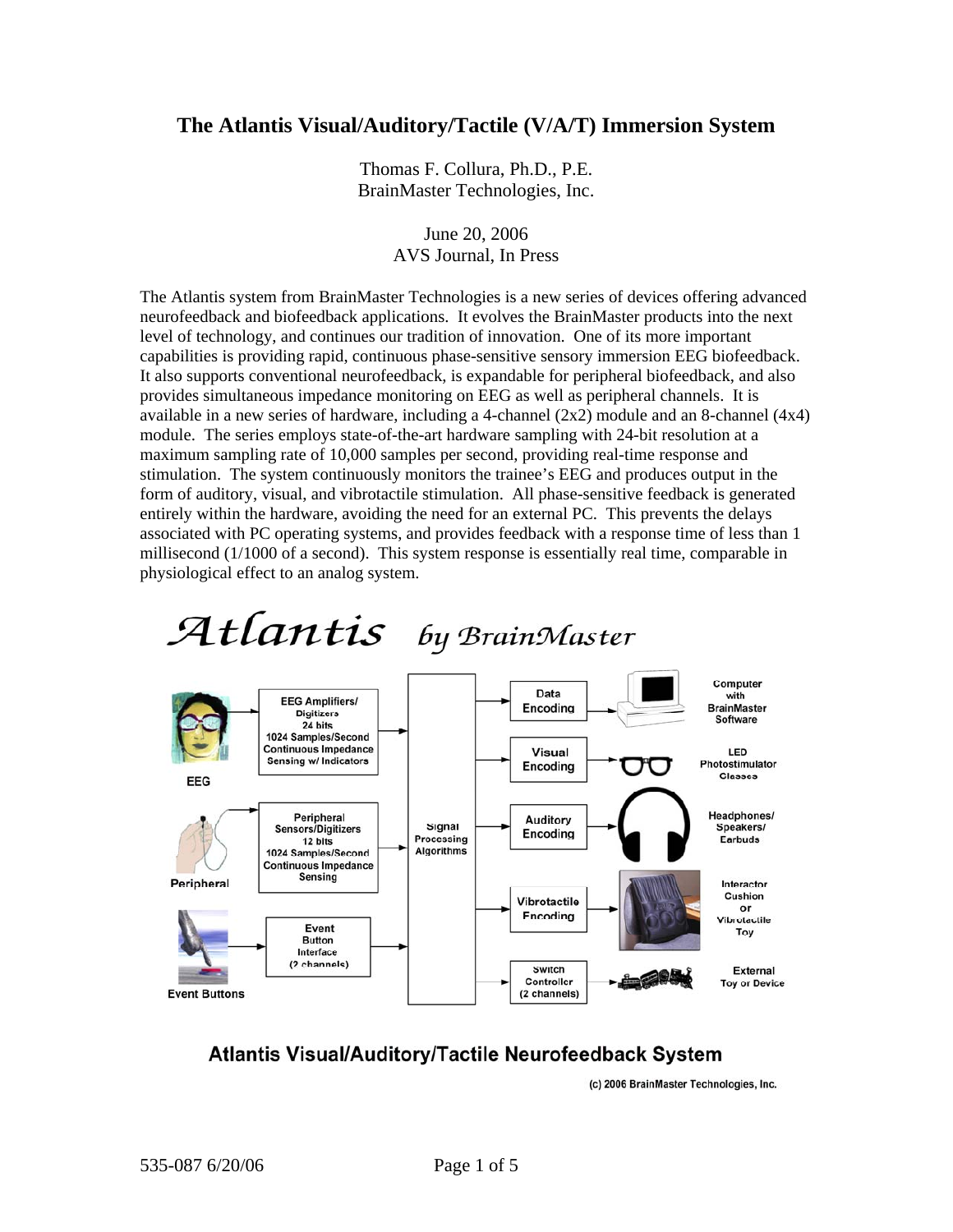The Atlantis system utilizes a new phase-sensitive feedback method in which every detail of the EEG signal is presented, in an unbiased and responsive manner, to the trainee's senses in the form of light, sound, and vibration. The intent of the system is to provide instantaneous, protocol-free feedback that allows the brain to become immersed in its own electrical activity through the three senses. Any learning or modification that occurs is based upon the brain's own interpretation of the information, and its own goal-seeking behavior relative to the new information presented. This is consistent with self-adaptive theory, and takes advantage of the brain's flexibility in establishing its own goals, and in creating strategies for their fulfillment.

Atlantis stands for "Advanced Technology Local Autonomous Training Immersion System". The system is self-contained, and all data acquisition, signal processing, and stimulation, are controlled within the pocket-sized hardware module. In addition, the module also controls the continuous impedance monitoring and LED indicators, event detection inputs, and control relay outputs. Finally, it is capable of sending data to a PC for processing using the BrainMaster software for Windows.



The Atlantis V/A/T system is integrated with a high quality 2 or 4 channel EEG encoder, sampling at 24-bit resolution, and a maximum sampling rate of up to 10,000 samples per second. The typical operating rate with all features enabled is 1024 samples per second. The amplifiers record DC (Direct Current) and SCP (Slow Cortical Potential) activity as well as conventional EEG. This system advances the existing BrainMaster products into new technology, while retaining compatibility with existing software and applications.

The system also includes real-time, continuous sensor impedance monitoring on all channels, to help ensure quality EEG recordings. The impedance monitors operate at all times throughout the feedback training, whether or not EEG data are being sent back to the PC. The PC runs standard BrainMaster EEG neurofeedback software (version 2.5SE or later), which can be run concurrently with, and independent of, the V/A/T sensory immersion feedback.

The system also supports a set of optional peripheral interfaces that are capable of monitoring variables such as skin conductance, skin potential, EKG, heart rate, temperature, nIR HEG, pIR HEG, and other biological signals. The interface includes a 5 volt supply to power peripherals when required. The EEG and the peripheral channels all include simultaneous potential and impedance recording, using a proprietary "Triamp" design. The system is capable of a maximum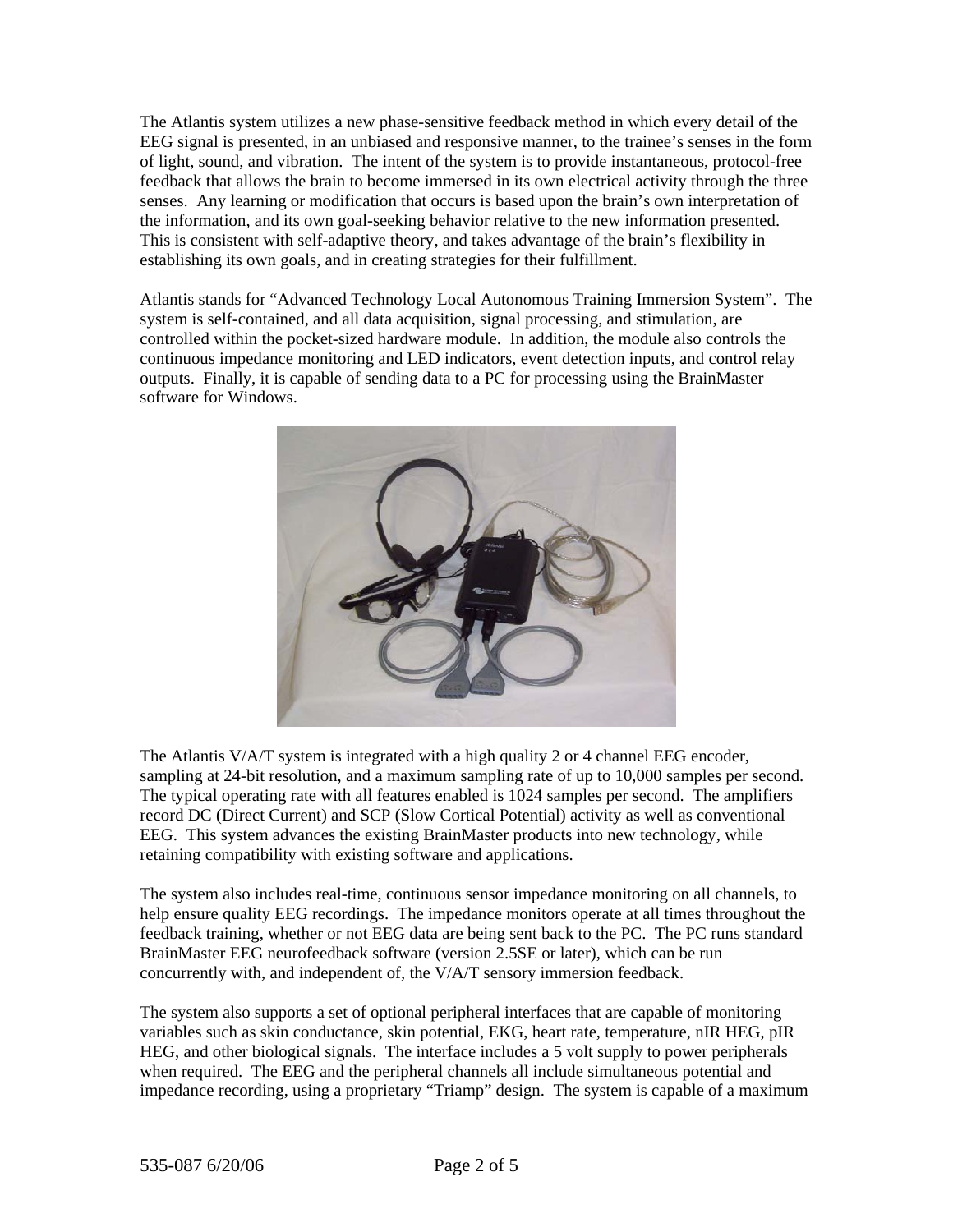sampling rate of 10,000 samples per second, without continuous impedance sensing, but retaining the DC, SCP, and peripheral recording, and all immersion stimulation capabilities. (Note that f ull expandability to all of these operational features will require the forthcoming BrainMaster 3.0 software release).

(1954) implemented and reported on such a system, used to produce subjective states, as well as applied a similar system to severely retarded children, and also reported clinically useful effects. Collura (1978) applied visual and auditory stimulation in a vigilance task, and reported evoked EG changes associated with changes in attention. E The use of combined visual, auditory, and vibrotactile stimulation has a long history. Kahn EEG responses. Variations in rhythms, particularly when made user- selectable based upon individual preference, were found to produce systematic changes in internal states. Evans (1972)

EEG-controlled photostimulation has been reported by previous authors. There are a wide range of possible algorithms that can be used, and no individual "owns" the concept of EEG-driven predefined amplitude-based EEG parameters (Collura 2002, 2005). Others have fed back rapid information based upon momentary information in the EEG, and have reported significant linical efficacy (Srinivarsan 1988, Davis 1999, Hammond 2001). c sensory stimulation. Early studies that combined photic stimulation with studies of human psychophysical responses were done in the 1970's using entirely analog instruments (Collura, 1978, 1996). Other methods depend on detecting the EEG dominant frequency, and adjusting the stimulation based upon this information (Carter et. al. 1999). The V/A/T system is not based on any such approach, is much more direct, and is phase-sensitive instead of frequency-dependent. Still other methods employ protocol-based approaches, used to selectively stimulate, based upon

The Atlantis "Local Autonomous" V/A/T system does not use any of these previously described feedback, the hardware is also capable of interacting with the BrainMaster software (forthcoming version 3.0), to provide other protocols, including specific inhibit-based protocols, and related EG-controlled methods (Collura 1999, 2002, 2005) E methods. The basic phase-sensitive algorithm does not depend on any specific protocol or decision-making based upon the EEG conditions, and it does not use any previously reported algorithms. Its signal processing produces immediate, unbiased feedback intended to reflect the state of the EEG directly to the trainee, without any interventional processing or protocols. Both hemispheres are reflected in the two-channel control system. In addition to the phase-sensitive

The Atlantis auditory stimulation algorithm utilizes a proprietary method that encodes the EEG subtle variations in timing and rhythm. The Atlantis system thus produces "music" of the brain, uditory feedback controller provides stereo sound, for an immersive and engaging experience. a waveform in the form of frequency and amplitude, producing a new type of feedback. The method produces a complex, aesthetic sound that yields an other-worldy, ethereal sound with rapid and engaging variations. Every detail of the EEG waveform is heard in the modulation of the sound output. There is no thresholding or synthetic signal generation per se, as is common with conventional auditory neurofeedback. Instead, the EEG signal is transformed into a sound that encodes the EEG information directly, for the brain to process. The brain seems to be able to process auditory information much more rapidly than visual material, and is acutely sensitive to in a form that is readily comprehended and understood, despite its subtlety. The two-channel

The vibrotactile stimulation algorithm is similar to the visual and auditory methods, except that it the detailed EEG signal can be felt in the vibration, providing detailed information that can be sensed by the back, hands, arm, or any other suitable part of the body. The Aura Interactor encodes the EEG signal into a vibratory stimulation, rather than a light or sound signal. Again,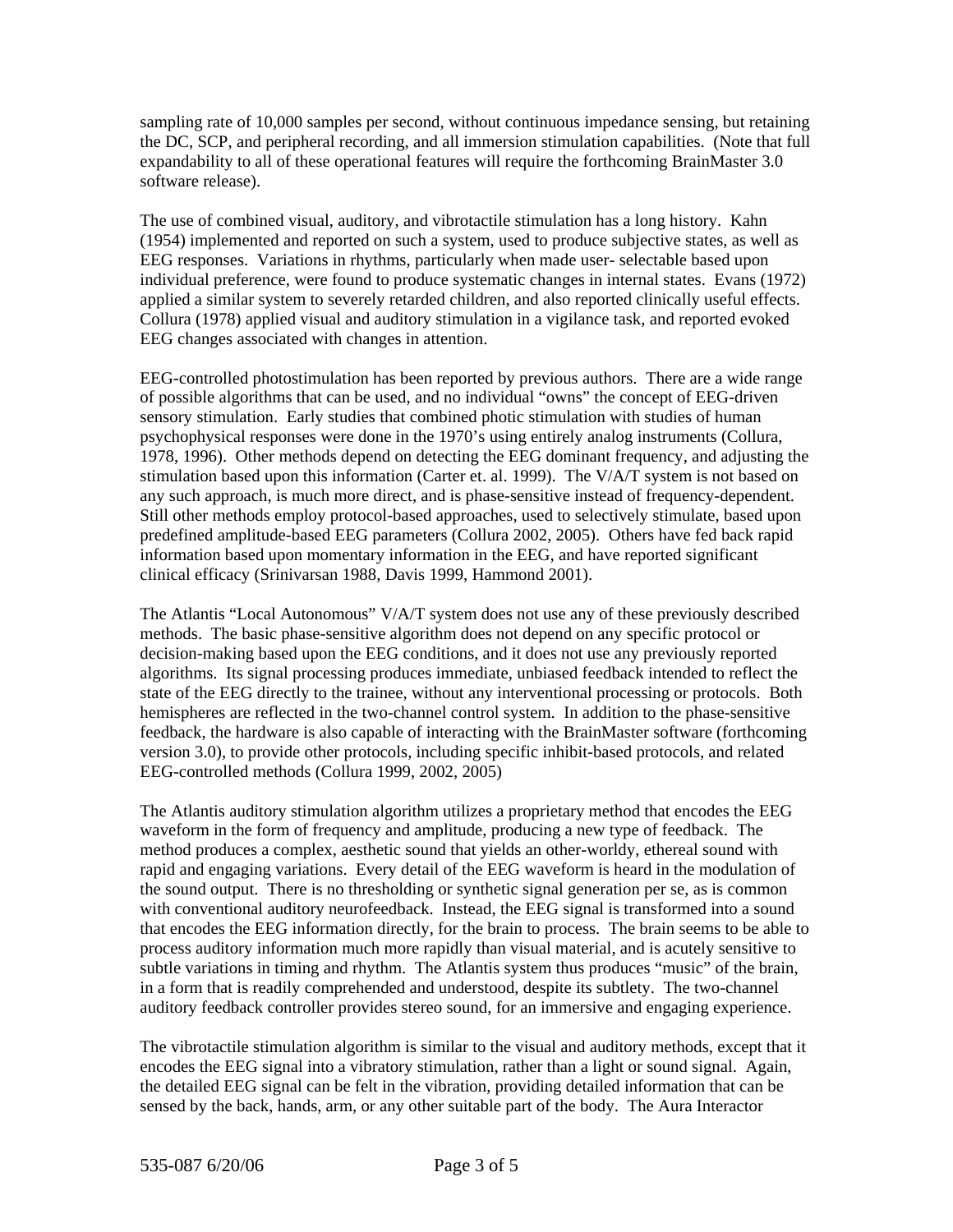Cushion technology is available in the form of a cushion, as well as variations such as a vibrotactile backpack, a "dolphin," a "bear," and other forms. The vibrotactile feedback is a single-channel, and is produced by combining (summing) both channels of the EEG into a single vibratory signal. By providing a built-in "sum channel" mode, it automatically provides phasesensitive "synchrony" training when, for example, homologous sites are used. For example, if sensors are placed at P3 and P4, or O1 and O2, then the vibratory signal will be largest when the brain produces synchronous bursts of alpha or theta, wherein the two channels are reinforced in the signal sent to the cushion.

plus the ability to program custom applications in many Windows-based languages (C++, Visual Basic, Delphi/Pascal, Flash, etc). Atlantis is also an ideal platform for virtual reality, sensory immersion, and other systems. Because it integrates event control inputs and relay control outputs along with the EEG and biological monitoring, it can be used for a variety of physiologically controlled systems. It can control a wide range of devices, through the two-channel external relay output controls. The PC interface to the BrainMaster software provides flexible data processing, monitoring, and storage,

into the feedback and control system for a wide range of applications. For example, Mrklas et. al. environmental feedback, including a laser delivering complex visual feedback, to represent the target and actual stress level. It is capable of monitoring EEG, EKG, EMG, and other biological signals, and integrating them (1994) describe a stress reduction system that incorporates visual, sound, tactile, and

The Atlantis V/A/T system offers new approaches to neurofeedback and biofeedback in addition and trainees who are looking for improved brain flexibility, and who can benefit from methods forms of neurofeedback or biofeedback, it offers new approaches to revitalizing brain function and potentiating brain learning and adaptation. to updated capabilities for conventional neurofeedback. The new autonomous capabilities are intended to be used as adjuncts or precursors to conventional feedback training. Since V/A/T does not include specific targeting, it is more of a conditioning or general method, and less of a targeted training program. Depending on the trainees' brain state and intentions, the system can produce profound relaxation, activation, or general change. It is suitable for use by practitioners that provide the brain with profound new information. When used in conjunction with other

## References:

Carter, J.L., Russell, H.L., and Ochs, L. (1999) Method and apparatus for changing brain wave frequency, U.S. Patent  $# RE36,348$ .

Humans, Ph.D. Dissertation, Department of Biomedical Engineering, Case Western Reserve University. Collura, T.F. (1978) Synchronous Brain Evoked Potential Correlates of Directed Attention in

Collura, T.F. (1996) Human steady-state visual and auditory evoked potential components during a selective discrimination task, *Journal of Neurotherapy*, Winter 1996, 1-9.

Collura, T.F. (1999) System for self-administration of electroencephalographic (EEG) neurofeedback training, U.S. Patent # 5899867